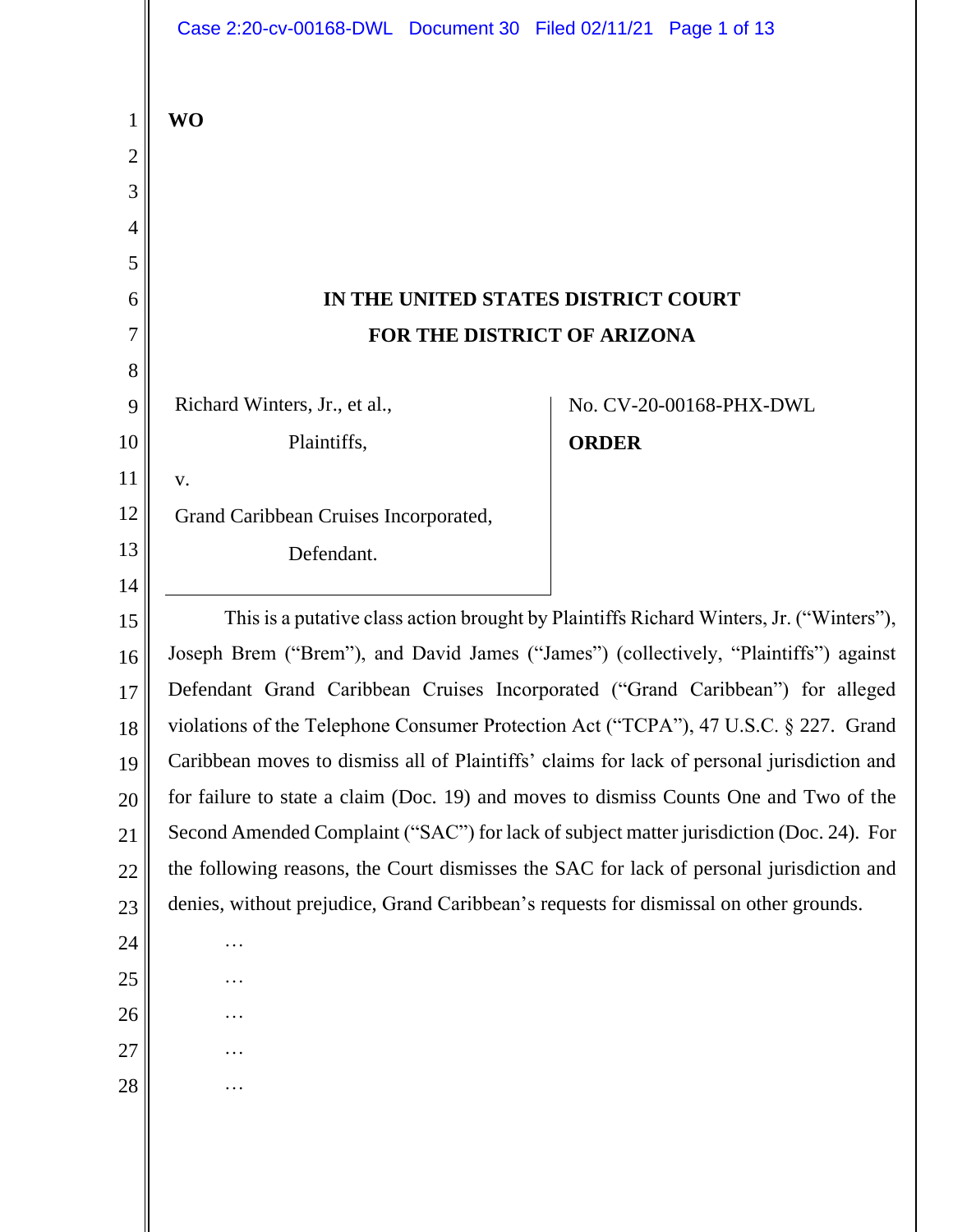### **BACKGROUND**

## I. Factual Background

The following facts are derived from the SAC. (Doc. 18.)

4

5

6

7

8

9

10

1

2

3

# A. **Winters**

Winters resides in Mesa, Arizona. (*Id.* ¶ 5.) In approximately July 2019, "Defendant"<sup>1</sup> began calling Winters's cell phone, without his prior consent, "in an attempt to solicit Winters to purchase Defendant's services." (*Id.* ¶¶ 11, 18.) Winters has been on the National Do-Not-Call Registry (the "Registry") since "at least June 2019." (*Id.* ¶ 19.) During at least some of the calls, Winters "either heard a beep or a pause before a representative of Defendant and/or Defendant's agent came on the phone line." (*Id.* ¶ 20.)

11

## B. **Brem**

12 13 14 15 16 17 18 Brem resides in Casa Grande, Arizona. (*Id.* ¶ 6.) In August 2019, "Defendant contacted Brem on Brem's cellular telephone number, in an attempt to solicit Brem to purchase Defendant's services," without Brem's prior consent. (*Id.* at 6 | 1, 7 | 10.)<sup>2</sup> The representative on the line "asked Brem several questions and then transferred Brem to a representative" who said, "welcome to Grand Caribbean Cruises." (*Id.* at 7 ¶¶ 6-7.) Brem believes that "Defendant" called him from a fake or spoofed phone number. (*Id.* at 7 ¶ 5.) Brem has been on the Registry since "at least October 2017." (*Id.* at 8 ¶ 11.)

19

## C. **James**

20 21 22 23 24 25 James resides in Buena Park, California. (*Id.* ¶ 7.) In approximately February 2020, "Defendant contacted James approximately 6-7 times on James's landline telephone number . . . in an attempt to solicit James to purchase Defendant's services," without James's prior consent. (*Id.* at 8 ¶ 15, 10 ¶ 25.) Some of the calls featured a prerecorded voice. (*Id.* at 8 ¶ 19.) When James answered, he "responded to questions asked by [the] prerecorded voice" and was then "connected with a live agent" identified as a

- 26
- 27

28

<sup>&</sup>lt;sup>1</sup> Although the SAC originally defines "Defendant" as Grand Caribbean (Doc. 18 ¶ 1), it later defines "Defendant" as collectively referring to Grand Caribbean, Grand Caribbean's subsidiaries, and Grand Caribbean's agents (*id.* ¶ 9).

<sup>&</sup>lt;sup>2</sup> The SAC begins with paragraphs 1-24, then restarts at paragraph 1 on page 6.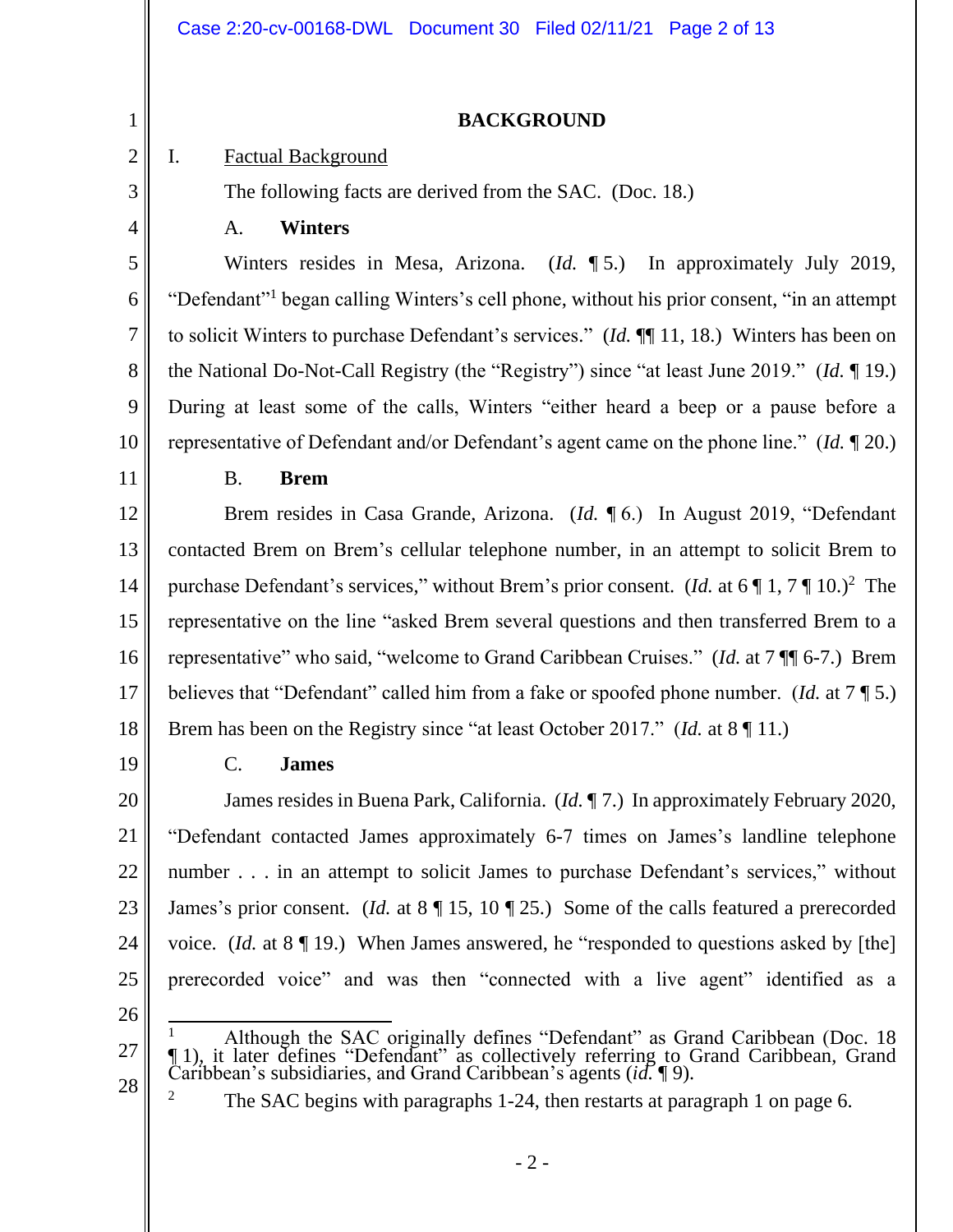1 2 3 4 5 6 7 8 9 10 11 12 13 14 15 16 17 18 19 20 21 22 23 24 25 26 27 28 representative of Grand Caribbean. (*Id.* at 9 ¶ 20.) James told the representative to stop calling him and requested that he be added to the "Do Not Call" list. (*Id.*) On February 18, 2020, "Defendant subsequently called James again" and "James was again transferred to a live agent . . . who attempted to sell James a cruise." (*Id.* at 9 ¶ 21.) On this call, James confirmed that Grand Caribbean was calling him and that its address was in Fort Lauderdale, Florida. (*Id.*) James received at least two more calls from "Defendant," and he again told the representative to stop calling him and to add him to the "Do Not Call" list. (*Id.* at 10 ¶¶ 22-23.) James has been on the Registry since 2006. (*Id.* at 10 ¶ 26.) II. Procedural History On January 22, 2020, Plaintiffs initiated this action by filing a complaint. (Doc. 1.) On March 9, 2020, before Grand Caribbean responded to the original complaint, Plaintiffs filed a First Amended Complaint. (Doc. 10.) On August 12, 2020, with Grand Caribbean's consent, Plaintiffs filed the SAC. (Doc. 18.) On August 26, 2020, Grand Caribbean filed a motion to dismiss for lack of personal jurisdiction and for failure to state a claim. (Doc. 19.) This motion became fully briefed on October 12, 2020. (Docs. 20, 21.) On November 5, 2020, Grand Caribbean filed a motion to dismiss Counts One and Two of the SAC for lack of subject matter jurisdiction. (Doc. 24.) This motion became fully briefed on December 22, 2020. (Docs.  $25$ ,  $27.$ )<sup>3</sup> Additionally, Plaintiffs have filed several notices of supplemental authority concerning it. (Docs. 26, 28, 29.) **DISCUSSION** As noted, Grand Caribbean moves to dismiss the SAC in its entirety for lack of personal jurisdiction and for failure to state a claim (Doc. 19) and moves to dismiss Counts One and Two of the SAC for lack of subject matter jurisdiction (Doc. 24). Because jurisdiction is a threshold question, and because a dismissal based on a lack of personal  $3$  The reply at Doc. 27 is 13 pages long. Under LRCiv 7.2(e), "a reply including its supportive memorandum may not exceed eleven (11) pages." Counsel should, in the future, comply with the applicable page limits.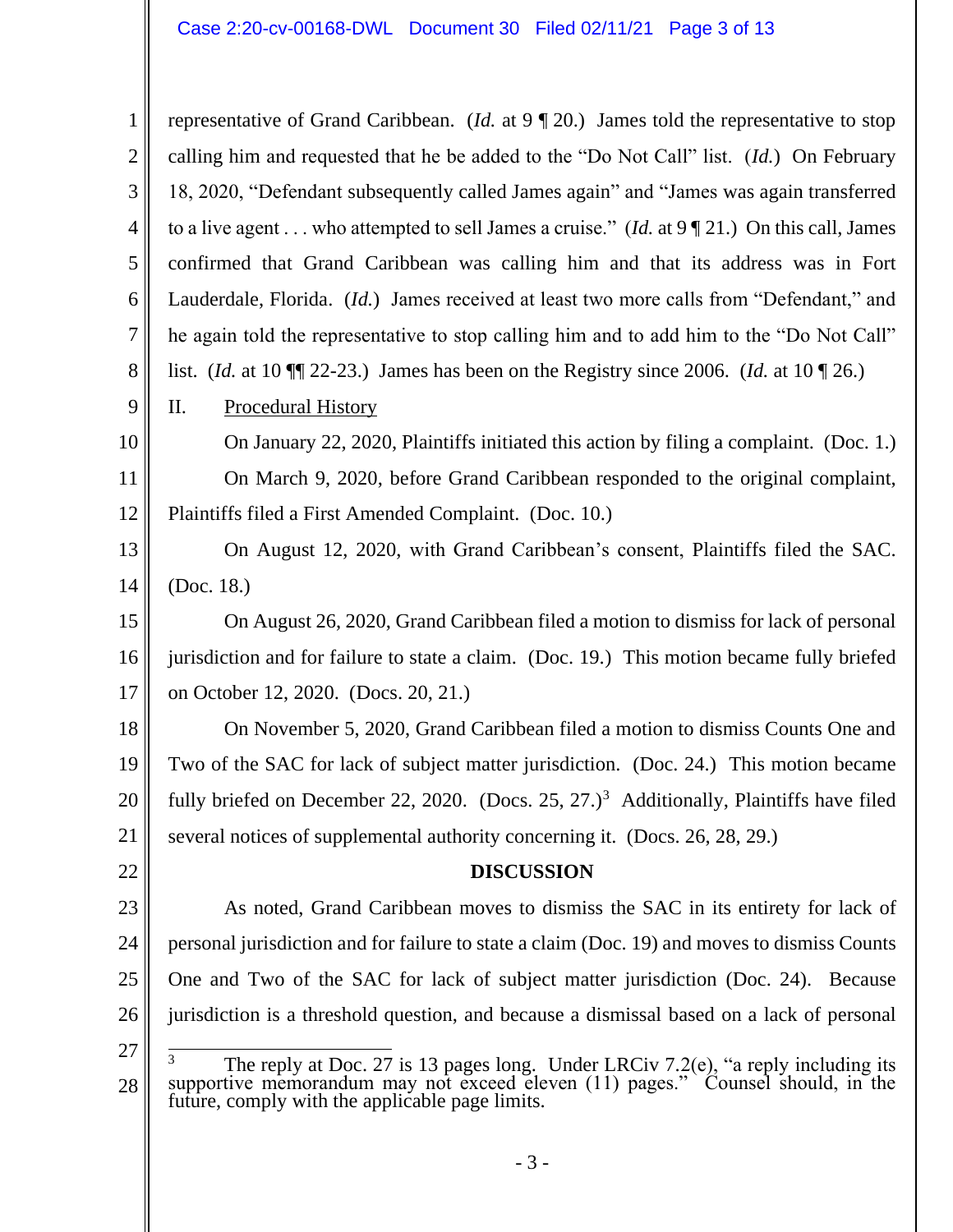#### Case 2:20-cv-00168-DWL Document 30 Filed 02/11/21 Page 4 of 13

jurisdiction would obviate the need to address the other issues raised by the parties, the Court first addresses personal jurisdiction. *See, e.g.*, *Sinochem Int'l Co. v. Malaysia Int'l Shipping Corp.*, 549 U.S. 422, 430-31 (2007) ("[A] federal court generally may not rule on the merits of a case without first determining that it has jurisdiction over the category of claim in suit (subject-matter jurisdiction) and the parties (personal jurisdiction)."); *Potter v. Hughes*, 546 F.3d 1051, 1055 (9th Cir. 2008) ("Supreme Court precedent is clear that we may choose among threshold grounds for denying audience to a case on the merits.") (internal quotation marks omitted).

I. Legal Standard

1

2

3

4

5

6

7

8

9

10 11 12 13 14 15 A defendant may move to dismiss for lack of personal jurisdiction. Fed. R. Civ. P. 12(b)(2). When doing so, the movant may submit declarations and other evidence. *CollegeSource, Inc. v. AcademyOne, Inc.*, 653 F.3d 1066, 1073 (9th Cir. 2011) (when ruling on a motion to dismiss for lack of personal jurisdiction, "[w]e may not assume the truth of allegations in a pleading which are contradicted by affidavit") (internal quotation marks omitted).

16 17 18 19 20 21 22 23 24 25 "In opposing a defendant's motion to dismiss for lack of personal jurisdiction, the plaintiff bears the burden of establishing that jurisdiction is proper." *Ranza v. Nike, Inc.*, 793 F.3d 1059, 1068 (9th Cir. 2015) (internal quotation marks omitted). Although "uncontroverted allegations must be taken as true, and [c]onflicts between parties over statements contained in affidavits must be resolved in the plaintiff's favor," a "plaintiff may not simply rest on the bare allegations of [the] complaint" if those allegations are properly controverted. *Id.* (first alteration in original) (internal quotation marks omitted). "[M]ere 'bare bones' assertions of minimum contacts with the forum or legal conclusions unsupported by specific factual allegations will not satisfy a plaintiff's pleading burden." *Swartz v. KPMG LLP*, 476 F.3d 756, 766 (9th Cir. 2007).

26 27 28 "Federal courts ordinarily follow state law in determining the bounds of their jurisdiction over persons." *Morrill v. Scott Fin. Corp.*, 873 F.3d 1136, 1141 (9th Cir. 2017) (quoting *Daimler AG v. Bauman*, 571 U.S. 117, 125 (2014)). "Arizona law permits the

- 4 -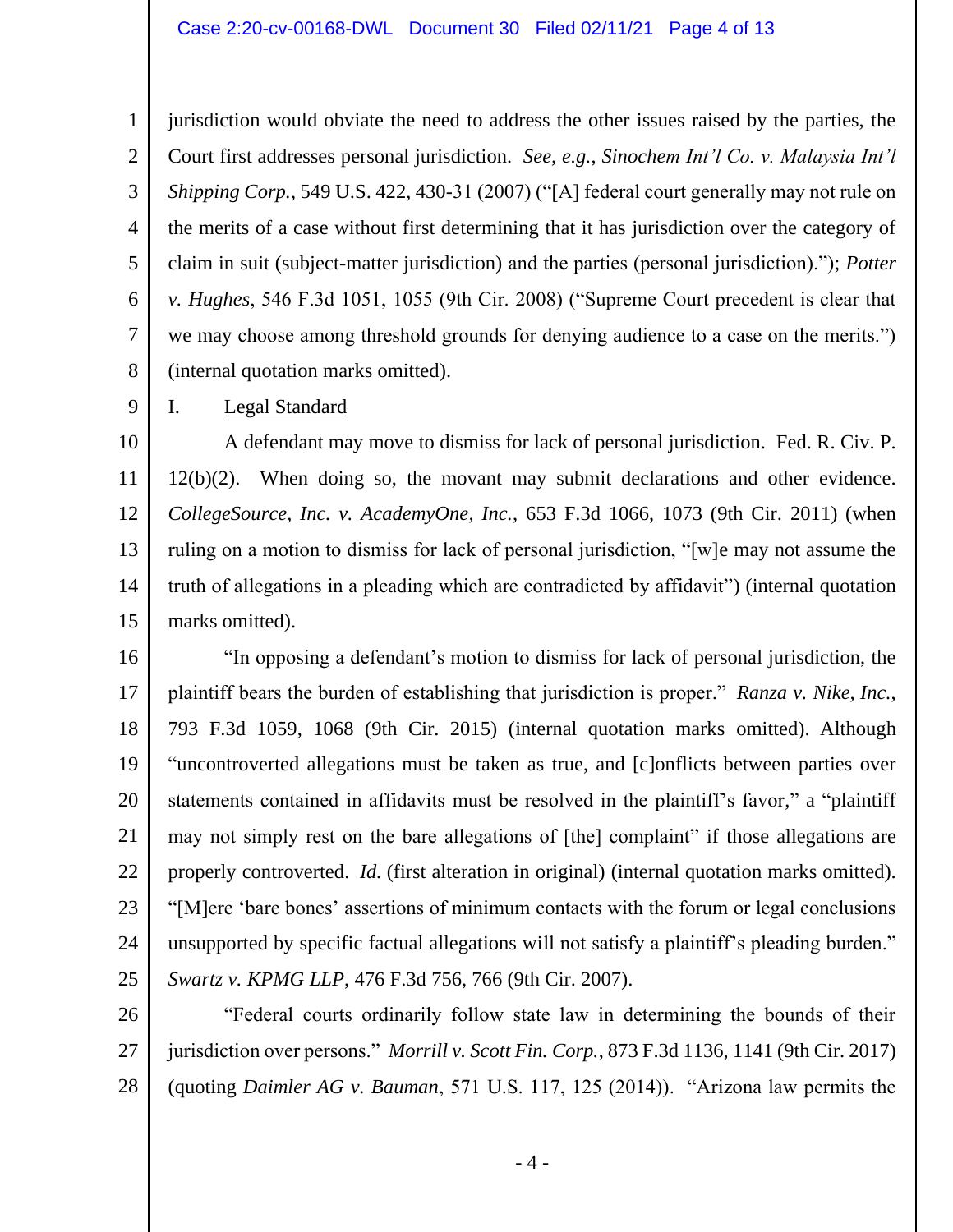exercise of personal jurisdiction to the extent permitted under the United States Constitution." *Id.* (citing Ariz. R. Civ. P. 4.2(a)). Accordingly, whether this Court has "personal jurisdiction over Defendant[] is subject to the terms of the Due Process Clause of the Fourteenth Amendment." *Id.* 

5 6 7 8 9 10 11 "Constitutional due process requires that defendants have certain minimum contacts with a forum state such that the maintenance of the suit does not offend traditional notions of fair play and substantial justice." *Id.* (internal quotation marks omitted). Minimum contacts exist "if the defendant has continuous and systematic general business contacts with a forum state (general jurisdiction), or if the defendant has sufficient contacts arising from or related to specific transactions or activities in the forum state (specific jurisdiction)." *Id.* at 1142 (internal quotation marks omitted).

12 13 14 15 Here, Plaintiffs concede that Grand Caribbean, a Florida company, is not subject to general jurisdiction in Arizona. (Doc. 20 at 13 n.13.) Thus, the Court must apply the Ninth Circuit's three-part test to determine if Grand Caribbean has sufficient contacts with Arizona to be subject to specific personal jurisdiction:

- (1) The non-resident defendant must purposefully direct his activities or consummate some transaction with the forum or resident thereof; or perform some act by which he purposefully avails himself of the privilege of conducting activities in the forum, thereby invoking the benefits and protections of its laws;
	- (2) the claim must be one which arises out of or relates to the defendant's forum-related activities; and
	- (3) the exercise of jurisdiction must comport with fair play and substantial justice, *i.e.*, it must be reasonable.

23 24 25 26 27 *Morrill*, 873 F.3d at 1142. "The plaintiff bears the burden of satisfying the first two prongs of the test." *Id.* (internal quotation marks omitted). "If the plaintiff succeeds in satisfying both of the first two prongs, the burden then shifts to the defendant to present a compelling case that the exercise of jurisdiction would not be reasonable." *Id.* (internal quotation marks omitted).

28

16

17

18

19

20

21

22

1

2

3

4

Courts use the "purposeful availment" test for claims arising from contract and the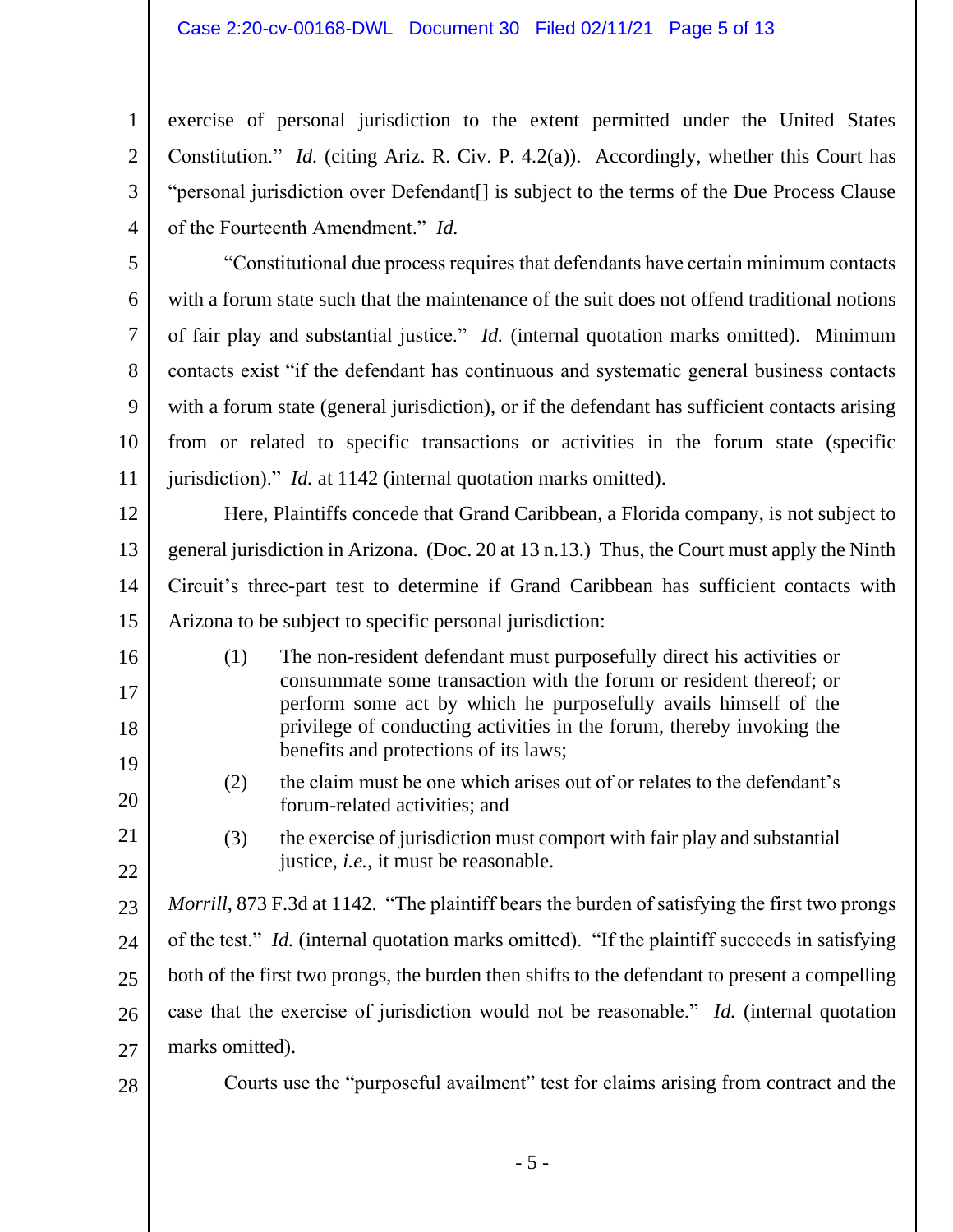"purposeful direction" test for claims arising from tort. *Id.* Here, all of Plaintiffs' claims arise from tort, so the "purposeful direction" test applies. *Born v. Celtic Mktg. LLC*, 2020 WL 3883273, \*3 (C.D. Cal. 2020) ("Claims for violation of the TCPA sound squarely in tort and require application of the purposeful direction analysis."). Under this test, the defendant must have "(1) committed an intentional act, (2) expressly aimed at the forum state, (3) causing harm that the defendant knows is likely to be suffered in the forum state." *Schwarzenegger v. Fred Martin Motor Co.*, 374 F.3d 797, 803 (9th Cir. 2004) (internal quotation marks omitted).

9 10 11 12 13 14 15 16 17 18 19 "Actions may be directed at the forum state even if they occurred elsewhere," but "'random, fortuitous, or attenuated contacts' are insufficient to create the requisite connection with the forum." *Morrill*, 873 F.3d at 1142 (quoting *Burger King Corp. v. Rudzewicz*, 471 U.S. 462, 475 (1985)). The Court must focus on "the relationship among the defendant, the forum, and the litigation." *Walden v. Fiore*, 571 U.S. 277, 291 (2014) (internal quotation marks omitted). Importantly, "the relationship must arise out of contacts that the defendant *himself* creates with the forum State." *Id.* at 284 (internal quotation marks omitted). Courts "look[] to the defendant's contacts with the forum State itself, not the defendant's contacts with persons who reside there." *Id.* at 285. "The proper question is not where the plaintiff experienced a particular injury or effect but whether the defendant's conduct connects him to the forum in a meaningful way." *Id.* at 290.

20 II. Analysis

21 22 23 24 25 26 Plaintiffs argue that Grand Caribbean is subject to specific personal jurisdiction in Arizona because (1) it engaged in "direct contact" with Arizona residents, or alternatively (2) its agents' contacts with Arizona residents may be imputed to it. (Doc. 20 at 17 ["If the Court finds that Plaintiff has stated claims, it will also find either direct contact or sufficient contacts through Defendant's agent."].) As explained below, Plaintiffs have failed to meet their burden of establishing specific personal jurisdiction under either of these theories.

27

28

1

2

3

4

5

6

7

8

A. **Direct Contact**

Under the TCPA, it is "unlawful for any person . . . to make any call (other than a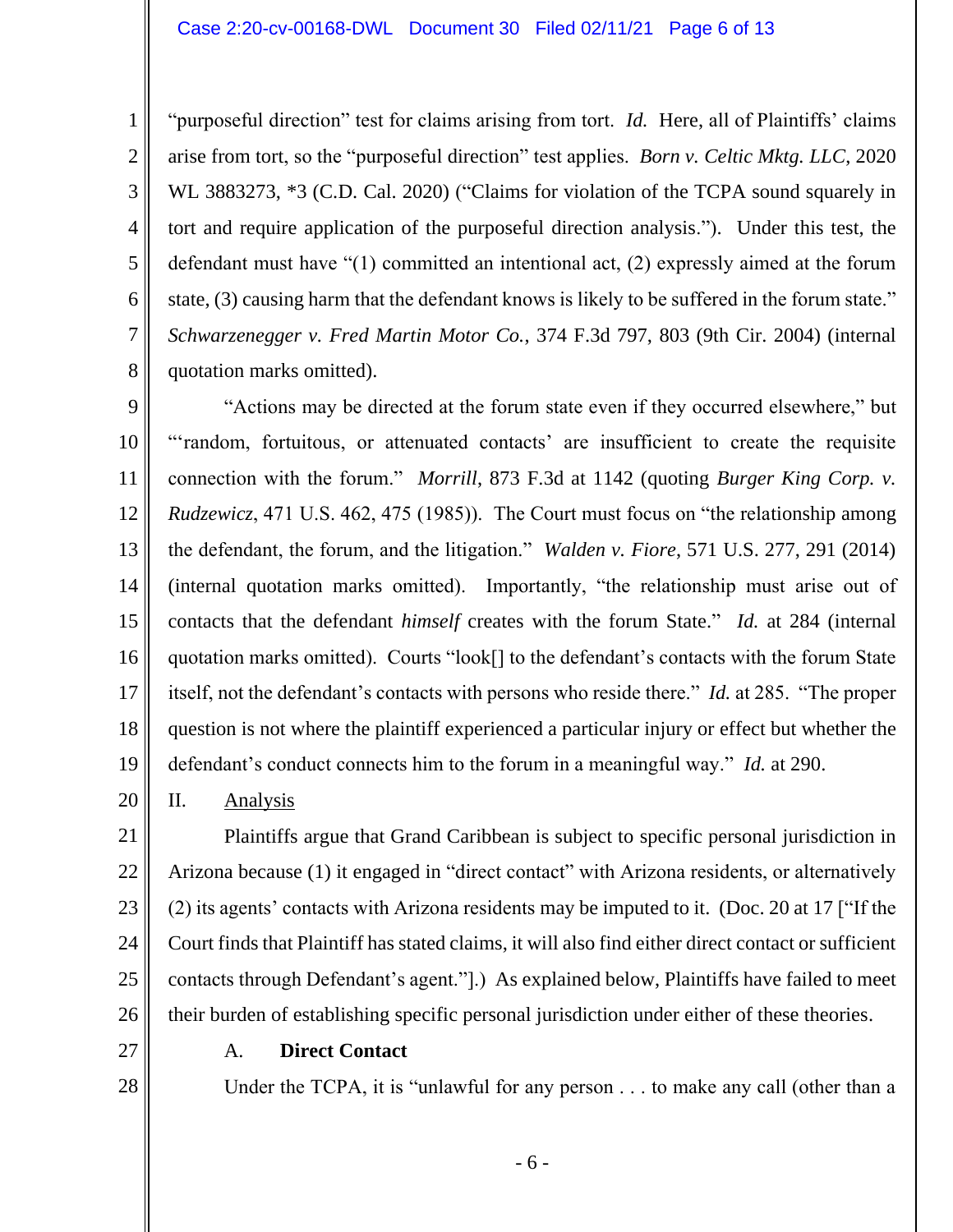#### Case 2:20-cv-00168-DWL Document 30 Filed 02/11/21 Page 7 of 13

1 2 3 4 5 6 7 8 9 10 11 12 13 call made for emergency purposes or made with the express prior consent of the called party) using any automatic telephone dialing system or an artificial or prerecorded voice ... to any ... cellular telephone." 47 U.S.C.  $\frac{227(b)(1)(A)(iii)}{2}$ . "The plain language of the TCPA assigns civil liability to the party who 'makes' a call." *Thomas v. Taco Bell Corp.*, 879 F. Supp. 2d 1079, 1084 (C.D. Cal. 2012). Thus, "a party can be held liable under" this provision of the TCPA "[1] directly if it personally 'makes' a call in the method proscribed by the statute, or [2] vicariously, such as, if it was in an agency relationship with the party that" made the offending call. *Id. See generally Gomez v. Campbell-Ewald Co.*, 768 F.3d 871, 877 (9th Cir. 2014) ("Although Campbell-Ewald did not send any text messages, it might be vicariously liable [under the TCPA] for the messages sent by Mindmatics. . . . [T]he TCPA imposes vicarious liability where an agency relationship, as defined by federal common law, is established between the defendant and a third-party caller.").<sup>4</sup>

14 15 16 17 18 19 20 In the SAC, Plaintiffs allege that "Defendant" made the challenged phone calls. (Doc. 18  $\P$  11, 6  $\P$  1, 8  $\P$  15.) However, as discussed in footnote one, the SAC is ambiguous as to the precise identity of "Defendant"—it simultaneously defines "Defendant" as Grand Caribbean alone and as a group of entities composed of Grand Caribbean, certain unspecified subsidiaries of Grand Caribbean, and certain unspecified agents of Grand Caribbean. (Doc. 18 ¶¶ 1, 9.) This imprecision makes it difficult to discern who, exactly, is the alleged culprit.

21 22 23 In any event, Grand Caribbean contends it is not subject to personal jurisdiction in Arizona under a "direct contact" theory because it "did not place or make any telephone calls to Plaintiffs." (Doc. 19 at 6.) To support this contention, Grand Caribbean has

24

<sup>25</sup> 26 27 28 <sup>4</sup> Counts Three and Four of the SAC allege violations of 47 U.S.C.  $\S 227(c)$ , which concerns, among other things, calls made in violation of regulations promulgated by the Federal Communications Commission. The parties have not argued that Counts Three and Four are subject to a different personal jurisdiction analysis than Counts One and Two, so the Court will analyze all counts together. *Cf. Naiman v. Freedom Forever, LLC*, 2019 WL 1790471, \*4 (N.D. Cal. 2019) ("Plaintiff's section 227(c) claims are similarly deficient because Plaintiff fails to plead *any* facts giving rise to a reasonable inference that Freedom Forever, or an entity under its control, made the calls at issue.").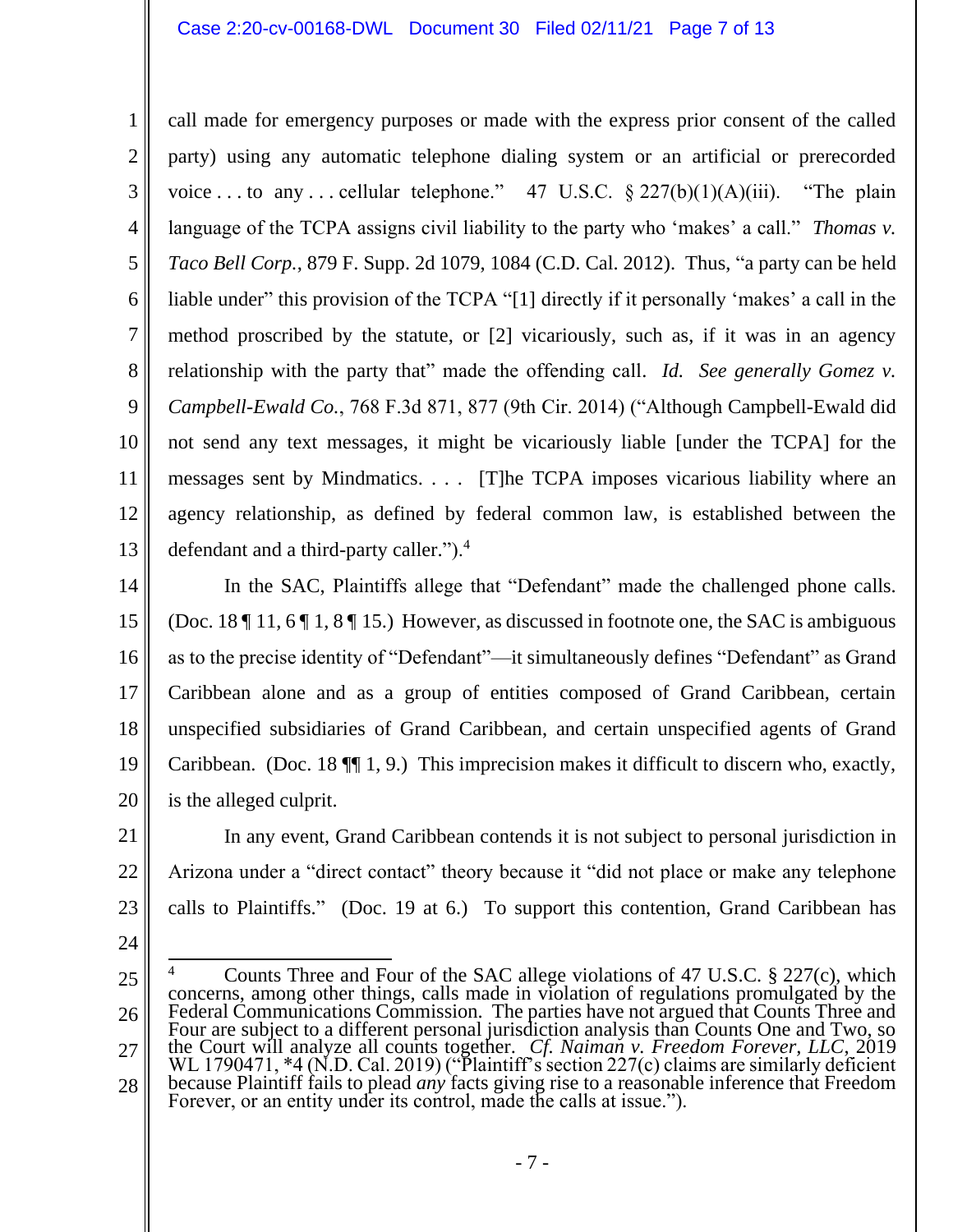### Case 2:20-cv-00168-DWL Document 30 Filed 02/11/21 Page 8 of 13

submitted a declaration from Jennifer Poole, its president, who avows that "Grand Caribbean has never placed or initiated a telephone call to any of the Plaintiffs in this action." (Doc. 19-1 ¶ 15.)

4 5 6 7 8 9 10 Plaintiffs attempt to controvert Grand Caribbean's evidence on this point by presenting their own declarations. But in those declarations, each Plaintiff merely asserts that he received one or more phone calls from "Defendant or one of its agents." (Doc. 20- 1 ¶ 4; Doc. 20-2 ¶ 4; Doc. 20-3 ¶ 4.) These assertions are marred by the same ambiguity that infects the SAC and are insufficient to establish that the calls were placed directly by Grand Caribbean. Indeed, two of the Plaintiffs assert that "the initial caller was clearly an agent of Defendant." (Doc. 20-1 ¶ 6; Doc. 20-2 ¶ 8.)

11 12 13 14 15 16 On this record, the Court must accept Grand Caribbean's contention that it didn't make any of the challenged phone calls to Plaintiffs. *Ranza*, 793 F.3d at 1068; *CollegeSource,* 653 F.3d at 1073. Accordingly, Plaintiffs haven't met their burden of showing that Grand Caribbean itself committed an intentional act expressly aimed at Arizona (which, as noted, is part of Plaintiffs' required showing under the Ninth Circuit's "purposeful direction" test).

17

22

23

24

25

1

2

3

## B. **Agency Liability**

18 19 20 21 Plaintiffs' other theory is that Grand Caribbean is subject to specific personal jurisdiction in Arizona based on the conduct of its agents. (Doc. 20 at 17.) Paragraph 10 of the SAC contains the following allegations concerning the nature of the purported agency relationship:

[E]ach and every Defendant was acting as an agent and/or employee of each of the other Defendants and was acting within the course and scope of said agency and/or employment with the full knowledge and consent of each of the other Defendants. . . . [E]ach of the acts and/or omissions complained of herein was made known to, and ratified by, each of the other Defendants.

26 (Doc. 18 ¶ 10.)

27 28 Grand Caribbean argues these allegations are insufficient because it "makes no sense, has no basis in the law, and precludes any plausible assertion of an agency

- 8 -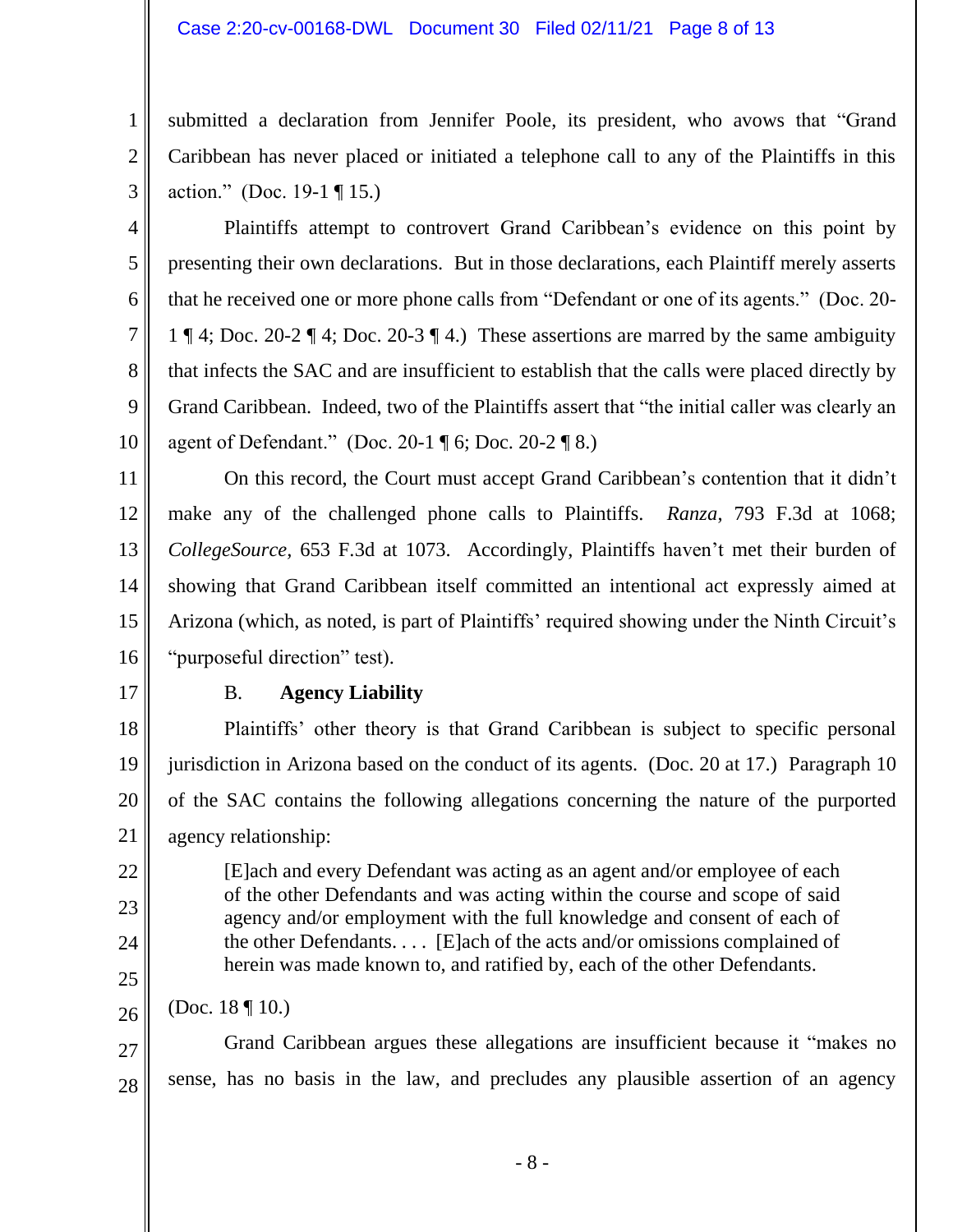2 3 4 5 6 7 8 10 relationship" for Plaintiffs to assert that Grand Caribbean simultaneously "has direct liability as the caller, vicarious liability for the calls made by its agents, and *also* liability as the same callers' agent." (Doc. 19 at 10.) Plaintiffs don't respond to Grand Caribbean's arguments on this point, instead reasoning that it is "obvious that some agreement existed between [Grand Caribbean] and its agents regarding the placing of calls and transfer of those calls to [Grand Caribbean]" because the calls were transferred "directly to a representative of [Grand Caribbean]." (Doc. 20 at 10.) Plaintiffs also argue that a "reasonable consumer would have believed that the robocall was being placed by an agent of [Grand Caribbean] with its express authority, given that the robocall was then transferred to a representative who identified the company by name and thus was clearly made for the benefit of [Grand Caribbean]." (*Id.* at 11.)

12 13 14 15 16 17 18 19 20 The Court agrees with Grand Caribbean that Plaintiffs have failed to meet their burden of establishing specific personal jurisdiction based on an agency theory. 5 Plaintiffs do not distinguish between entities when setting out the challenged conduct, instead using the term "Defendant" as shorthand throughout the SAC. But as noted, Plaintiffs define "Defendant" to simultaneously mean Grand Caribbean alone and Grand Caribbean plus an unspecified group of subsidiaries and/or agents. Such contradictory allegations make it impossible for the Court to determine the precise identity of the entity against whom the allegations are directed. Indeed, the word salad<sup>6</sup> of allegations appearing in paragraph  $10$ of the SAC even includes a few references to "Defendants," even though there is only one

21

1

9

11

<sup>22</sup> 23 24 25 26 <sup>5</sup> Although Grand Caribbean also identifies the insufficiency of Plaintiffs' agencyrelated allegations as a basis for seeking dismissal under Rule  $12(b)(6)$  (Doc. 19 at  $\overline{12}$ -14), courts routinely analyze whether a complaint has sufficiently alleged an agency relationship when evaluating the existence of personal jurisdiction under Rule  $12(b)(2)$ . *See, e.g.*, *Fishman v. Subway Franchisee Advert. Fund Tr., Ltd.*, 2019 WL 6135030, \*4-6 & n.2 (C.D. Cal. 2019). *See also Williams v. Yamaha Motor Co.*, 851 F.3d 1015, 1024-25 (9th Cir. 2017) (noting that, although a recent Supreme Court opinion "voided our agency approach for imputing contacts for purpose of general jurisdiction," it "left open the question of whether an agency relationship might justify the exercise of specific jurisdiction"). As noted, courts should resolve jurisdictional arguments before addressing merits-based dismissal arguments.

<sup>27</sup> 28 6 "[A]string of empty, incoherent, unintelligible, or nonsensical words or comments." *Word Salad*, Merriam-Webster's Online Dictionary (last visited Feb. 11, 2021), https://www.merriam-webster.com/dictionary/word%20salad.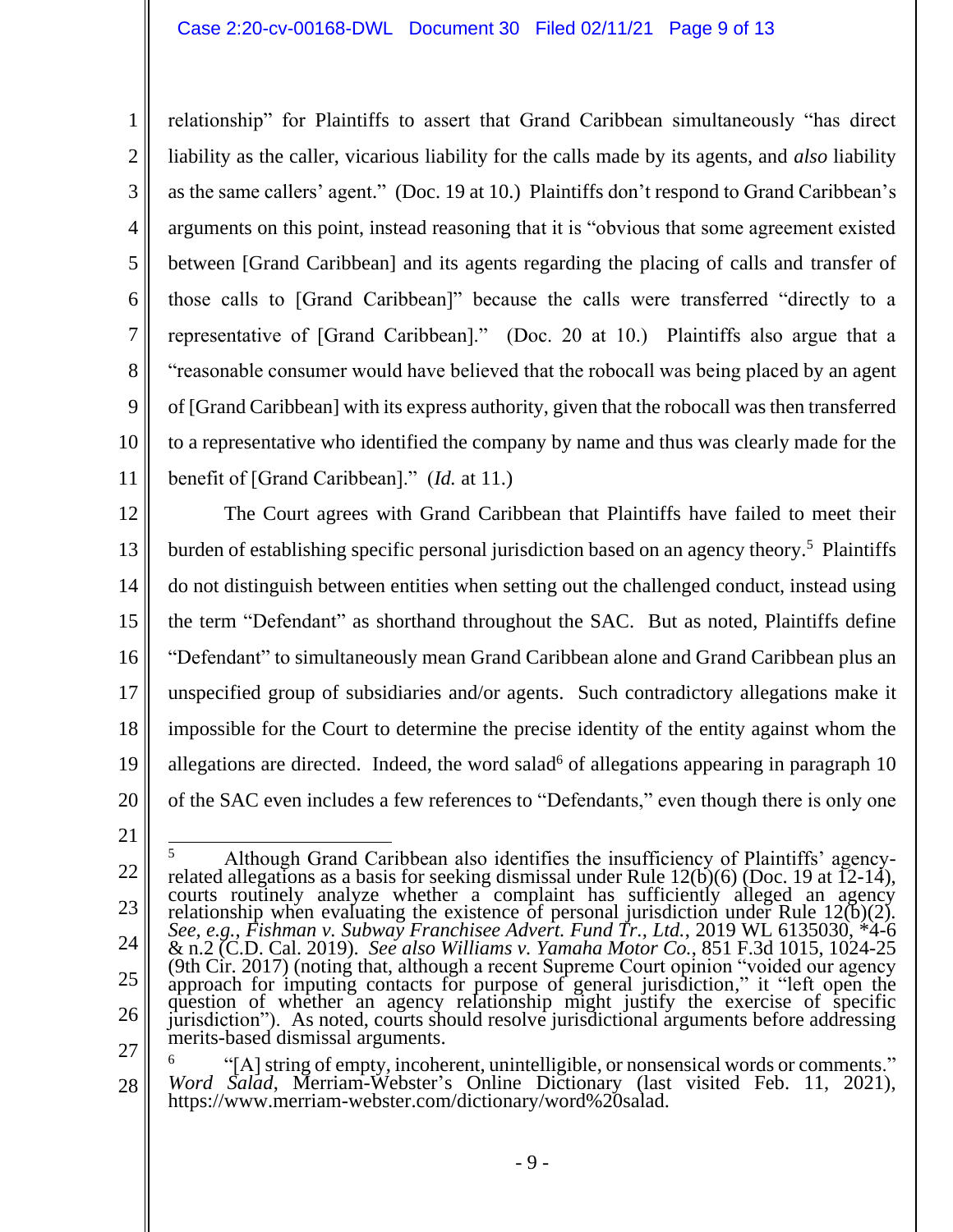defendant named in this action. Due to this imprecision, Plaintiffs have made it impossible to analyze the extent to which Grand Caribbean may have had an agency relationship with another entity that could subject it to specific personal jurisdiction. *Pado, Inc. v. SG Trademark Holding Co.*, 2020 WL 1445720, \*5 (C.D. Cal. 2020) ("Generalized allegations about a group of defendants [are] insufficient to establish personal jurisdiction.").

6 7 8 9 10 11 12 13 14 15 16 17 18 19 20 21 Most important, Plaintiffs do not allege any facts showing that Grand Caribbean had "the right to substantially control its [agent's] activities," which is a fundamental tenet of an agency relationship. *Williams v. Yamaha Motor Co.*, 851 F.3d 1015, 1024-25 (9th Cir. 2017). *Williams* is instructive. There, the Ninth Circuit held there was no specific personal jurisdiction over a parent corporation for actions taken by a subsidiary because there were no allegations that the parent "had the right to control [the subsidiary's] activities in any manner at all." *Id.* at 1025. The court determined that the following allegation— "Defendants . . . were the agents or employees of each other and were acting at all times within the course and scope of such agency and employment . . . and are legally responsible because of their relationship with their co-Defendants"—was insufficient to survive a challenge under Rule 12(b)(2) because it was a "conclusory legal statement unsupported by any factual assertion regarding [the parent's] control over [the subsidiary] (or regarding any other aspect of the parent-subsidiary relationship)." *Id.* at 1025 n.5 (ellipses in original). The court thus concluded that, "even assuming . . . that a subsidiary's contacts *could* be attributed to its parent" for purposes of establishing specific personal jurisdiction, the plaintiff had "failed to establish specific jurisdiction over [the parent]." *Id.* at 1025.

28

1

2

3

4

5

So, too, here. Plaintiffs' conclusory allegations of agency are similar to those deemed insufficient in *Williams*, because the allegations in paragraph 10 of the SAC say nothing about control. This deficiency is not cured by Plaintiffs' assertion that some callers identified themselves as representatives of Grand Caribbean, because this again says nothing about control. *Abante Rooter & Plumbing v. Farmers Grp., Inc.*, 2018 WL 288055, \*5 (N.D. Cal. 2018) ("[T]he court can infer that there is some relationship between the purported representatives and defendant. But that inference is not enough because it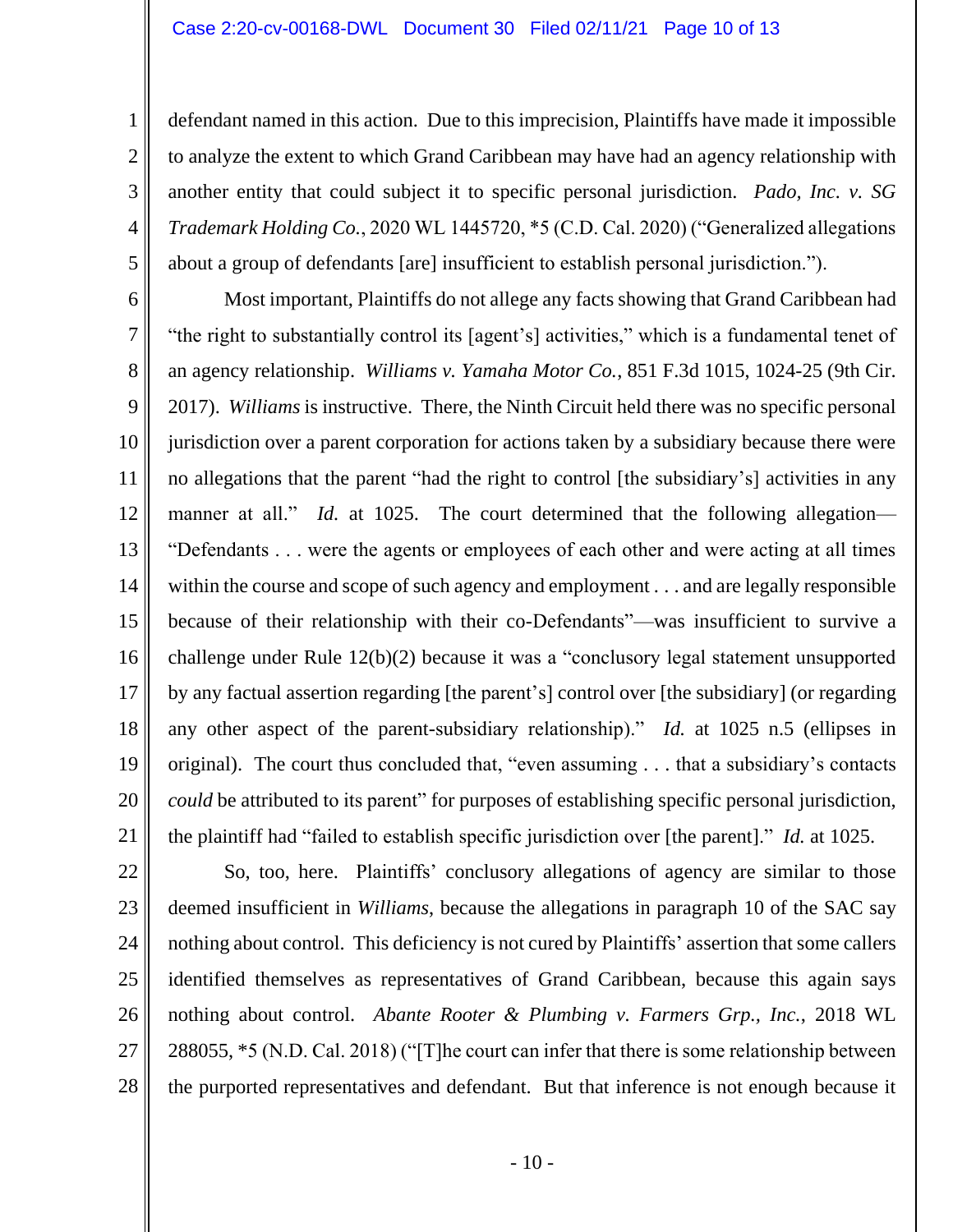1 2 3 4 5 6 7 8 9 10 still does not allow the court to infer that defendant exercises control over the representatives.") The SAC's other allegations related to the concept of agency fare no better—they are formulaic recitations of the elements of an agency claim devoid of any specific facts. (*See, e.g.*, Doc. 18 ¶ 11 ["Defendant had actual knowledge and/or should have had knowledge of the conduct of its agent and therefore ratified the act."]; *id.* ¶ 12 ["Defendant is vicariously liable for the call to Winters through an agency-princip[al] relationship, as well as through apparent authority and ratification."]; *id.* ¶ 13 ["Winters alleges that Defendant was likewise acting as an agent of the initial caller . . . and is similarly vicariously liable for the conduct of Defendant under a direct agency theory, apparent authority and ratification."].)

11 12 13 14 15 16 17 18 19 20 21 22 23 Other courts have dismissed TCPA claims based on a lack of personal jurisdiction where the complaint did not set forth specific facts establishing an agency relationship between the defendant and the caller. For example, one court dismissed the complaint because it "allege[d] violation of the TCPA solely on an agency theory, but without pleading facts sufficient to show" an agency relationship. *Naiman v. TranzVia LLC*, 2017 WL 5992123, \*10 (N.D. Cal. 2017). As here, the complaint failed to "allege any facts showing that TranzVia had any control, or any express or actual authority, over [the alleged agent] or any associated entity that made the phone calls." *Id.* at \*11. The court acknowledged that "[v]icarious liability may provide a valid theory for relief under the TCPA and for exercising jurisdiction over a defendant that otherwise lacks sufficient contacts with the forum" but concluded that the plaintiff had "failed to adequately plead any of the three forms of agency necessary to support a claim of vicarious liability. *Id.* at \*13.

24 25 26 27 28 Similarly, courts have dismissed TCPA claims under Rule 12(b)(6) due to the presence of inadequate and conclusory allegations concerning the agency relationship between the defendant and the caller. *See, e.g., Naiman v. Freedom Forever, LLC*, 2019 WL 1790471, \*4 (N.D. Cal. 2019) (dismissing TCPA claims under Rule 12(b)(6), where complaint's agency-related allegations were identical to the allegations appearing in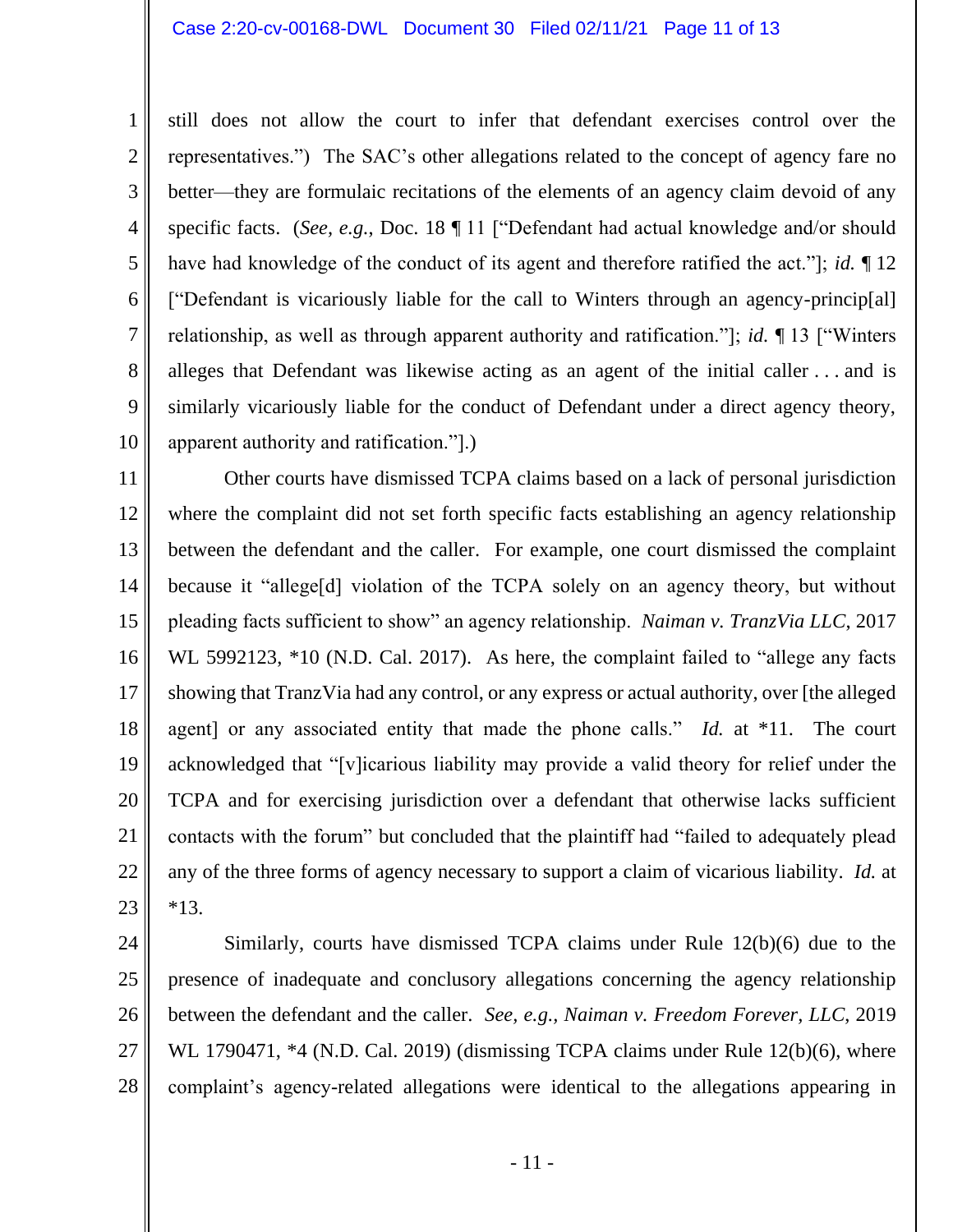1 2 3 4 5 6 7 8 9 10 11 12 13 14 15 16 17 18 19 paragraph 10 of the SAC, because those allegations were "wholly conclusory"); *Freidman v. Massage Envy Franchising, LLC*, 2013 WL 3026641, \*3-4 (S.D. Cal. 2013) (similar allegations were insufficient to "raise the allegations beyond the speculative").<sup>7</sup> This is not, to be clear, some insurmountable pleading hurdle. Other plaintiffs in TCPA cases have avoided dismissal by providing specific, non-conclusory allegations concerning the nature of the agency relationship between the defendant and the caller and the defendant's control over the caller's activities. *See, e.g., Wilson v. PL Phase One Operations L.P.*, 422 F. Supp. 3d 971, 980-81 (D. Md. 2019) (rejecting argument that "to the extent Plaintiffs attempt to hold the Maryland Entities liable for the text messages allegedly sent to the Plaintiffs by Xfinity-Philadelphia, Plaintiffs have not adequately alleged such a theory of liability" because the "complaint sets forth an agency relationship among the Defendants. At the top, Cordish wields say over any day-to-day operating decisions, including those regarding advertising, while ECI implements the advertising strategies to the various entities at base. Further, Plaintiffs specifically allege that Cordish and ECI are responsible for TXT Live! ECI developed the policies and procedures for creating text messaging campaigns and collecting lists of consumers' names and phone numbers for use in telemarketing campaigns, while Cordish gives final approval over marketing, lists TXT Live! as one of its primary assets, and owns the domain names associated with TXT Live!") (cleaned up).

<sup>20</sup>

<sup>21</sup> 22 23 24 25 26 27 28 <sup>7</sup> Courts have also dismissed non-TCPA claims for failure to state a claim based on the presence of boilerplate agency allegations. *See, e.g.*, *Pallamary v. Elite Show Servs., Inc.*, 2018 WL 3064933, \*14 (S.D. Cal. 2018) ("The FAC alleges, [']Plaintiff is informed and believes . . . Defendants were the agents and employees of their co-defendants, and in doing the things alleged in this complaint were acting within the course and scope of the agency and employment.['] This conclusory statement is insufficient to establish an agency theory . . . .") (citation omitted); *Walker v. Ditech Fin. LLC*, 2016 WL 5846986, \*4 (N.D. Cal. 2016) ("Plaintiffs simply allege that 'each of the Defendants was the actual and apparent agents of each of the remaining Defendants and, in doing the things herein alleged, was acting within the course and scope of their actual and apparent agency and with the knowledge, notification, consent and ratification of each of the other defendants.' None of these allegations show that Ditech had a right to control RCS . . . .") (citation omitted); *Mindlab Media, LLC v. LWRC Int'l LLC*, 2012 WL 386695, \*4 (C.D. Cal. 2012) (dismissing copyright infringement claim because boilerplate agency allegation did not allege "any facts to support a finding of . . . vicarious liability"); *Barba v. Lee*, 2010 WL 11515658, \*8 (D. Ariz. 2010) (dismissing fraud claim against one defendant because allegation "conclusorily assert[ed]" an agency relationship).